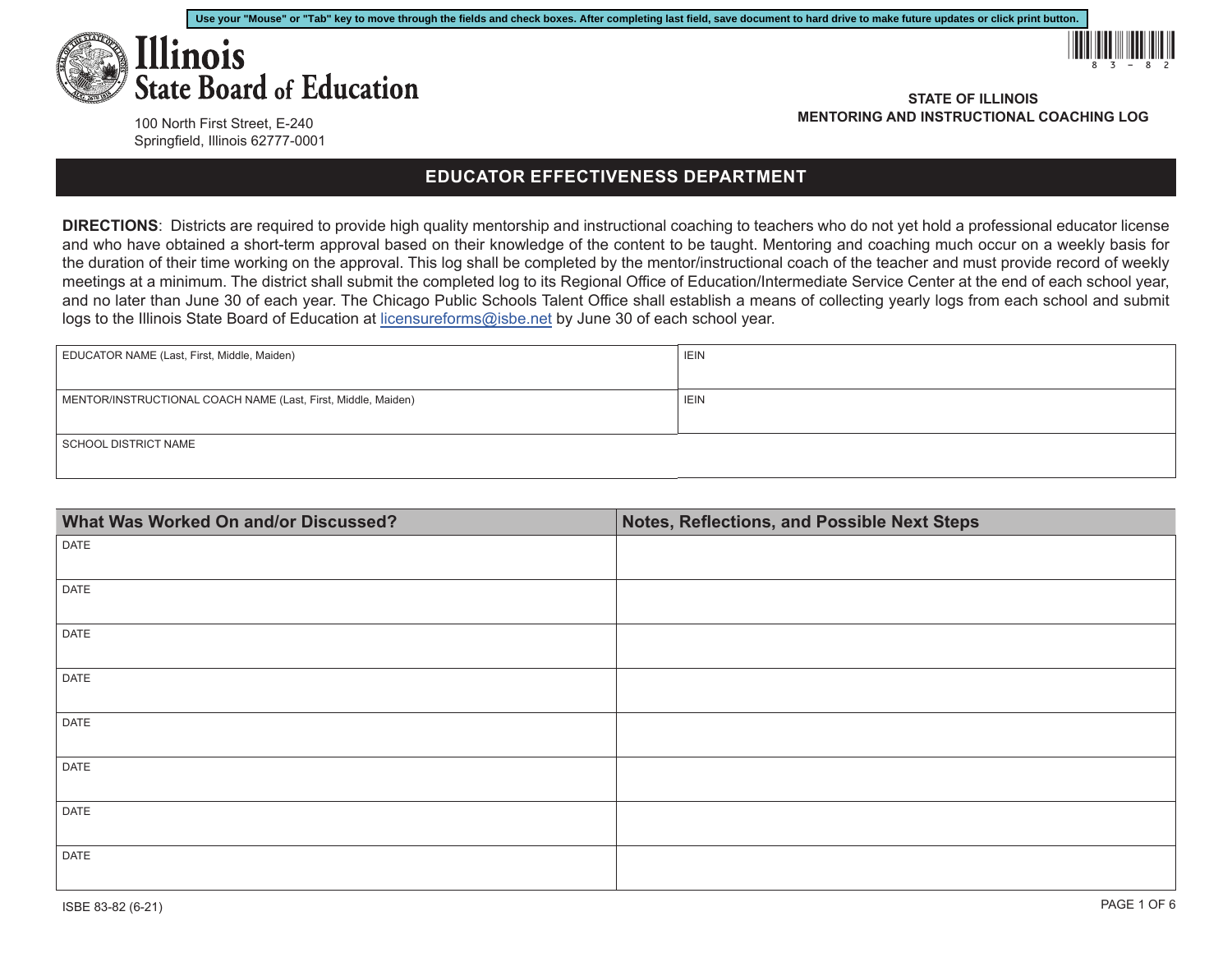| What Was Worked On and/or Discussed? | Notes, Reflections, and Possible Next Steps |  |
|--------------------------------------|---------------------------------------------|--|
| DATE                                 |                                             |  |
| DATE                                 |                                             |  |
| DATE                                 |                                             |  |
| DATE                                 |                                             |  |
| DATE                                 |                                             |  |
| DATE                                 |                                             |  |
| DATE                                 |                                             |  |
| DATE                                 |                                             |  |
| DATE                                 |                                             |  |
| DATE                                 |                                             |  |
| DATE                                 |                                             |  |
| DATE                                 |                                             |  |
| DATE                                 |                                             |  |
| DATE                                 |                                             |  |
| DATE                                 |                                             |  |
| DATE                                 |                                             |  |
| DATE                                 |                                             |  |
| DATE                                 |                                             |  |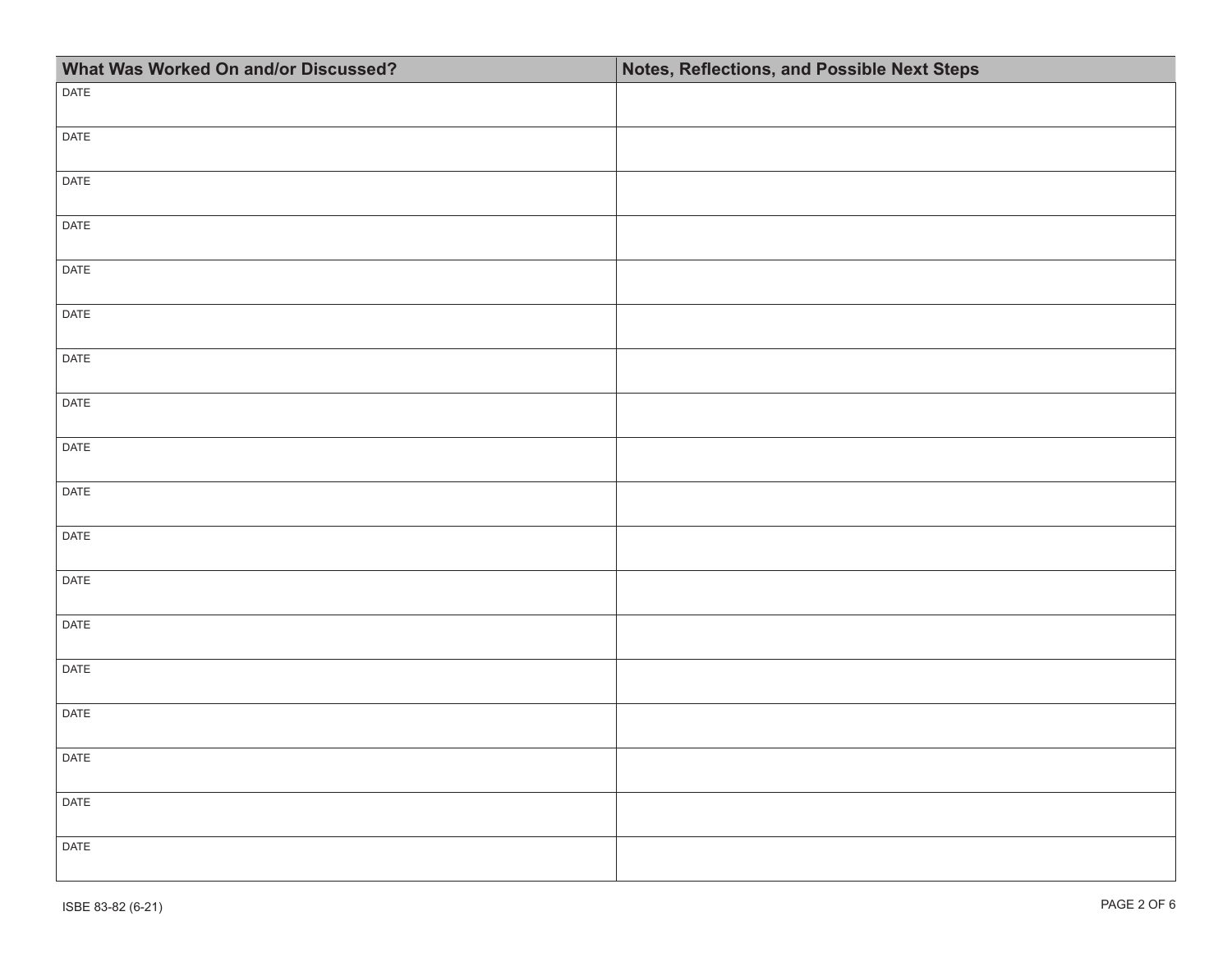| What Was Worked On and/or Discussed? | Notes, Reflections, and Possible Next Steps |  |
|--------------------------------------|---------------------------------------------|--|
| DATE                                 |                                             |  |
| DATE                                 |                                             |  |
| DATE                                 |                                             |  |
| DATE                                 |                                             |  |
| DATE                                 |                                             |  |
| DATE                                 |                                             |  |
| DATE                                 |                                             |  |
| DATE                                 |                                             |  |
| DATE                                 |                                             |  |
| DATE                                 |                                             |  |
| DATE                                 |                                             |  |
| DATE                                 |                                             |  |
| DATE                                 |                                             |  |
| DATE                                 |                                             |  |
| DATE                                 |                                             |  |
| DATE                                 |                                             |  |
| DATE                                 |                                             |  |
| DATE                                 |                                             |  |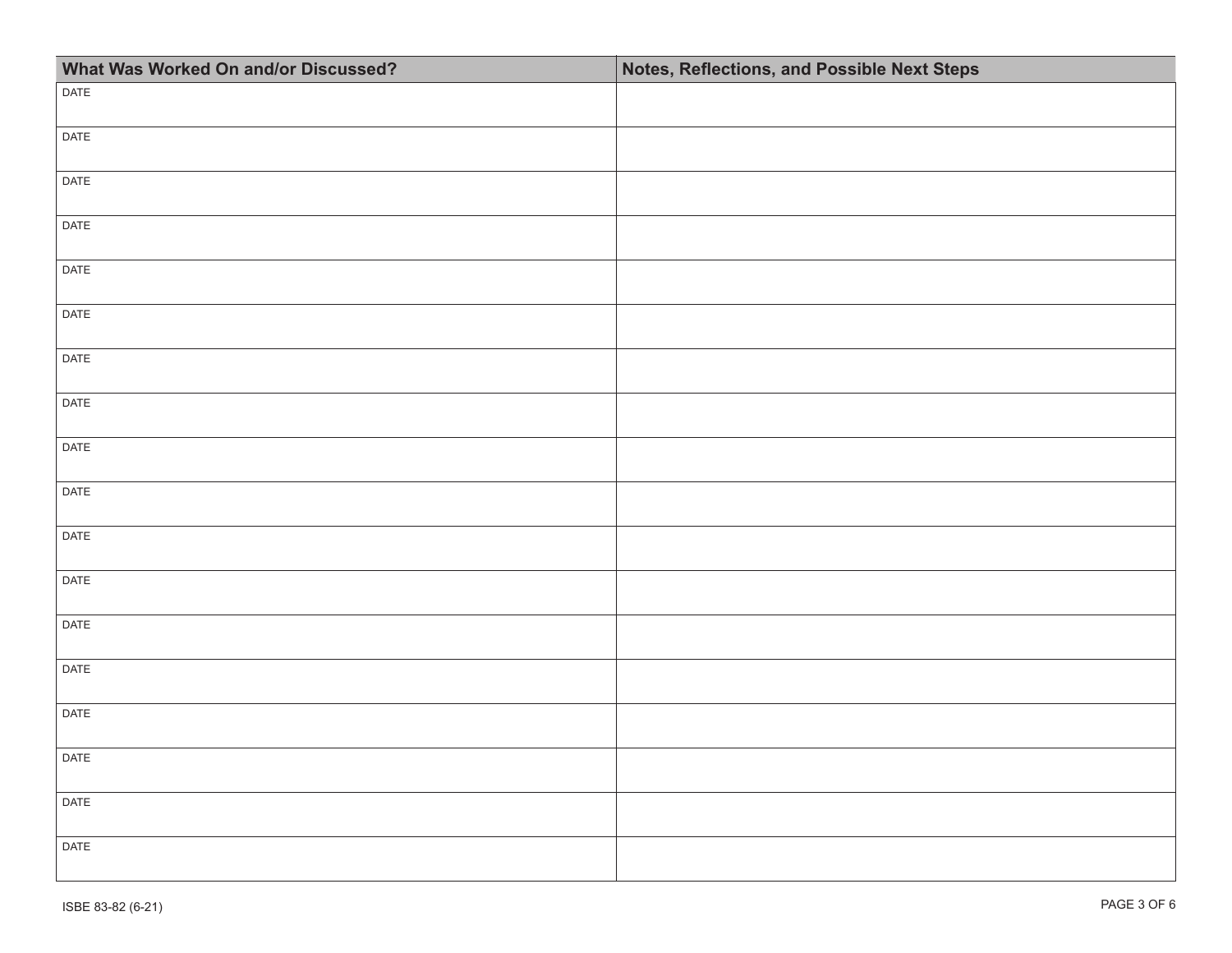| What Was Worked On and/or Discussed? | Notes, Reflections, and Possible Next Steps |  |
|--------------------------------------|---------------------------------------------|--|
| DATE                                 |                                             |  |
| DATE                                 |                                             |  |
| DATE                                 |                                             |  |
| DATE                                 |                                             |  |
| DATE                                 |                                             |  |
| DATE                                 |                                             |  |
| DATE                                 |                                             |  |
| DATE                                 |                                             |  |
| DATE                                 |                                             |  |
| DATE                                 |                                             |  |
| DATE                                 |                                             |  |
| DATE                                 |                                             |  |
| DATE                                 |                                             |  |
| DATE                                 |                                             |  |
| DATE                                 |                                             |  |
| DATE                                 |                                             |  |
| DATE                                 |                                             |  |
| DATE                                 |                                             |  |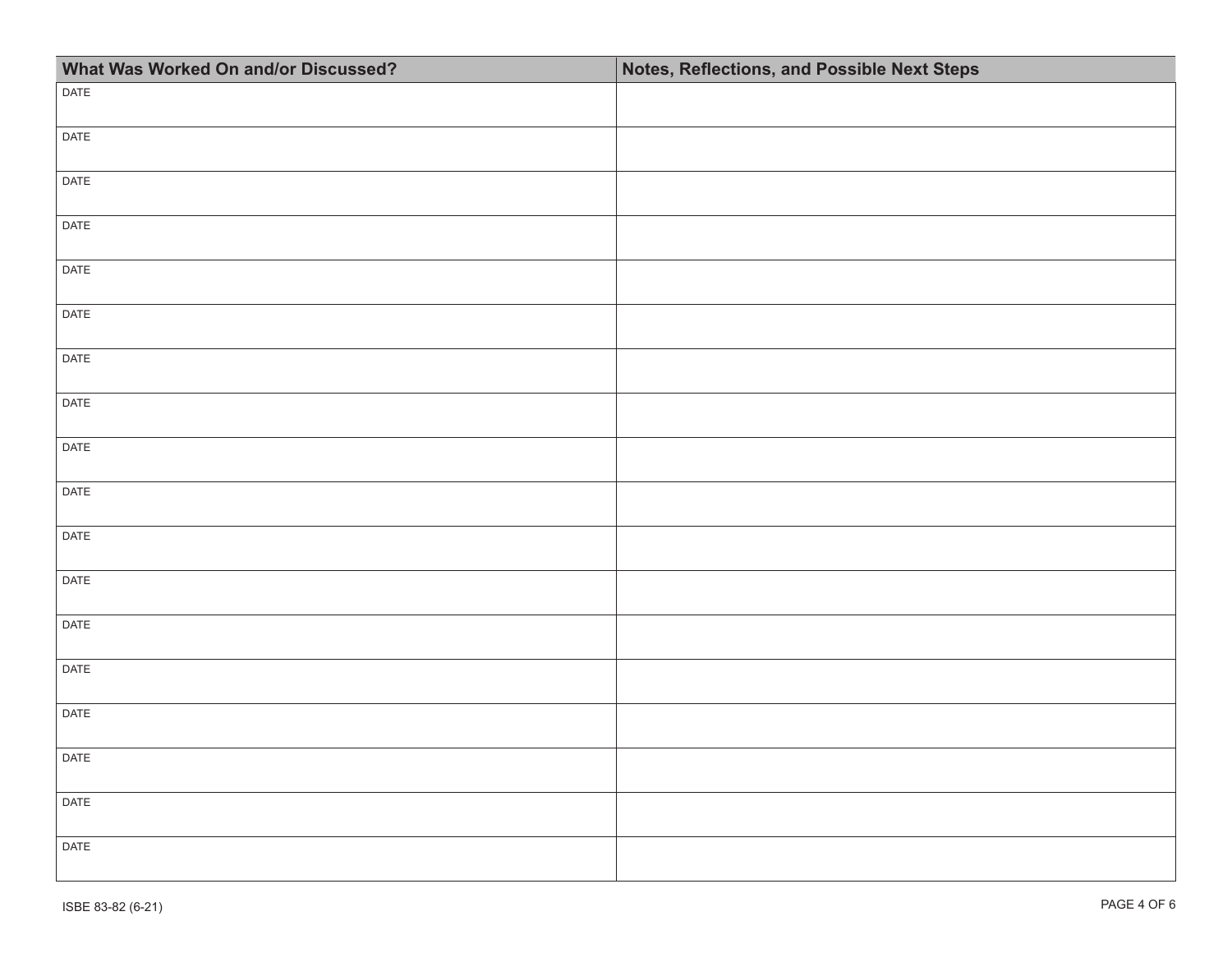| What Was Worked On and/or Discussed? | Notes, Reflections, and Possible Next Steps |  |
|--------------------------------------|---------------------------------------------|--|
| DATE                                 |                                             |  |
| DATE                                 |                                             |  |
| DATE                                 |                                             |  |
| DATE                                 |                                             |  |
| DATE                                 |                                             |  |
| DATE                                 |                                             |  |
| DATE                                 |                                             |  |
| DATE                                 |                                             |  |
| DATE                                 |                                             |  |
| DATE                                 |                                             |  |
| DATE                                 |                                             |  |
| DATE                                 |                                             |  |
| DATE                                 |                                             |  |
| DATE                                 |                                             |  |
| DATE                                 |                                             |  |
| DATE                                 |                                             |  |
| DATE                                 |                                             |  |
| DATE                                 |                                             |  |